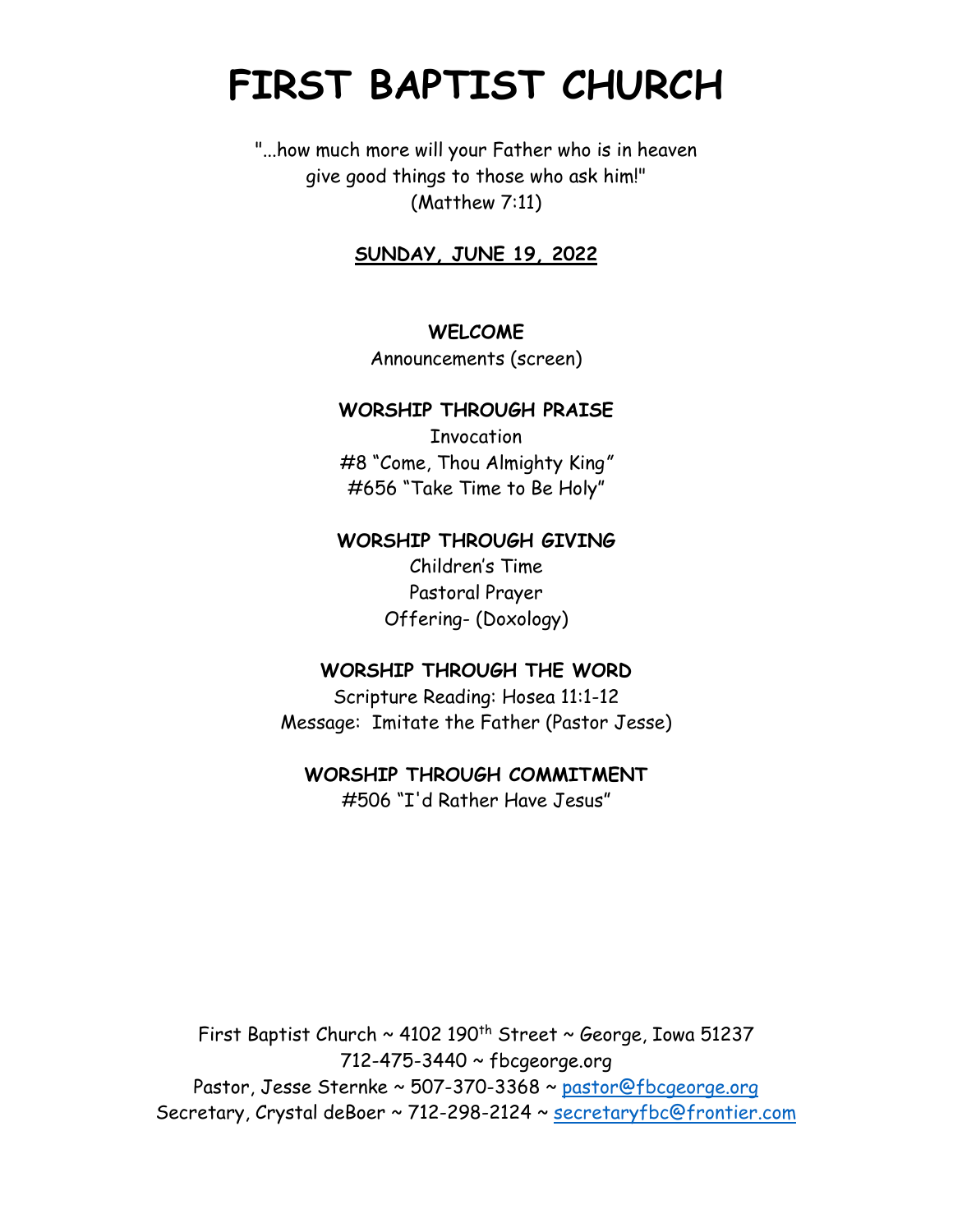|              | OPPORTUNITIES THIS WEEK                     |
|--------------|---------------------------------------------|
| SUNDAY-      | <b>FATHER'S DAY</b>                         |
|              | <b>MISSION SUNDAY</b>                       |
|              | 9:00 am- Fellowship Time                    |
|              | 10:00 am- Morning Worship Service           |
| TUESDAY-     | The Banguet                                 |
| WEDNESDAY-   | Bread of Life @ Rock Rapids                 |
|              | 6:30 pm- Youth                              |
|              | 7:00 pm- Adult Prayer Meeting & Bible Study |
| NEXT SUNDAY- | 9:00 am- Fellowship Time                    |
|              | 10:00 am- Morning Worship Service           |
|              | 6:30 pm- Discipleship U                     |

| 6-12-22 | Morning Worship    | No Evening Worship |
|---------|--------------------|--------------------|
| WE CAME | 101                |                    |
| WE GAVE | \$3,127,00         |                    |
|         | \$50.00 (Missions) |                    |

Morning Organist/Pianist: Ronda Arends Greeters: Dennis & Gracia Schrick Greeters Next Sunday: Alan & Terresa Wagenaar Nursery: Terresa Wagenaar Fellowship Time: Doug & Donna DeBoer/Daryl & Mary Kramer Fellowship Time Next Sunday: Jesse & Katie Sternke Worship Singer(s): Katie Sternke 

# **ANNOUNCEMENTS**

Aid for Ukraine update from Gordon Siebring. The trailer has been removed from the Frontier Bank parking lot, but items can still be donated at Justice for All in Rock Valley. Monetary donations will still be accepted at Security Savings Bank. 

We have 35 Campers going to various camps at Village Creek Bible Camp this summer. Please

remember to pray for them. If you would like to give financially to support these campers, please give your donation to Merlin Winter. We are looking for drivers to transport campers, please let Donna know if you are willing to drive!

Senior High Camp June 19-25:

Jacey Eben, Erika Fluit, Makayla Fluit, Kaylee Fluit, Angel Koerselman, Sophia Schmith, Devon Stowell

FBC will be serving at The Banquet in Sioux Falls on Tuesday, June 21. We need 5-6 people at 2:00 and the rest at 5:00. There is a sign-up sheet in the Foyer.